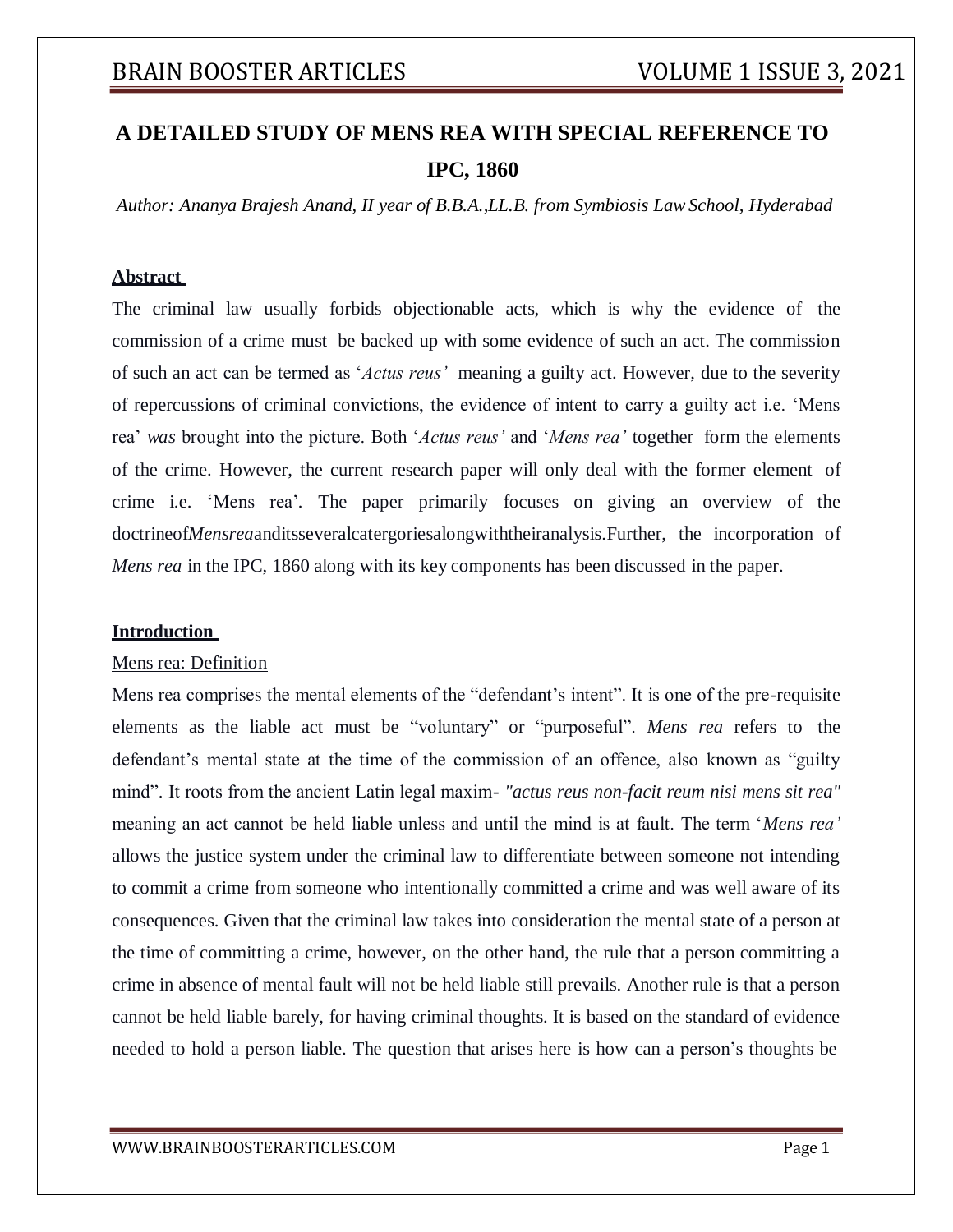ascertained and what sets apart criminal thoughts from idle thoughts? Added to this, the law does not punish criminal thoughts but surely, punishes those who enact such thoughts voluntarily.

## **Mens rea under the IPC, 1860**

The doctrine of *Mens rea* does not have a vivid application to the offences as mentioned under the Indian Penal Code, 1860, which is codified as compared to the common law which stands uncodified. Nevertheless, the doctrine of *Mens rea* is incorporated in the following two ways-

- *1.* The provisions relating to the state of mind of a person to commit a particular offence has been incorporated in the sections themselves by making use of words such as "intentionally, knowingly, voluntarily, fraudulently, dishonestly, etc, depending on the intensity of the concerning offence. This means that every offence under the Penal Code somewhat comprises Mens rea*.*
- *2.* Moreover, the doctrine of *Mens rea* has been encompassed under the provisions dealing with the '*General exceptions'* incorporated under Section IV of the Indian Penal Code, 1860.

## **Research Methodology**

Legal research is mainly bifurcated into types of research methodologies namely Doctrinal and Non-Doctrinal. The current research paper makes use of Doctrinal research methodology to extract useful information for undertaking effective research. Doctrinal research revolves around the question of law on a given topic. It deals with detecting a particular law or legislation concerning the topic and an analysis of the same with a logical explanation in terms of the law. The paper revolves around one of the most renowned doctrines under criminal law i.e. *Mens rea* and its significance under the Indian Penal Code, 1860. It further deals with different categories of mental state and its application under criminal law. Lastly, the general exceptions to the doctrine of *mens rea* constituted under Chapter IV of the Indian Penal Code, 1860, has further been discussed in the paper.

#### **Research Objectives**

To study the *doctrine* of *Mens rea* and its categories along with their analysis.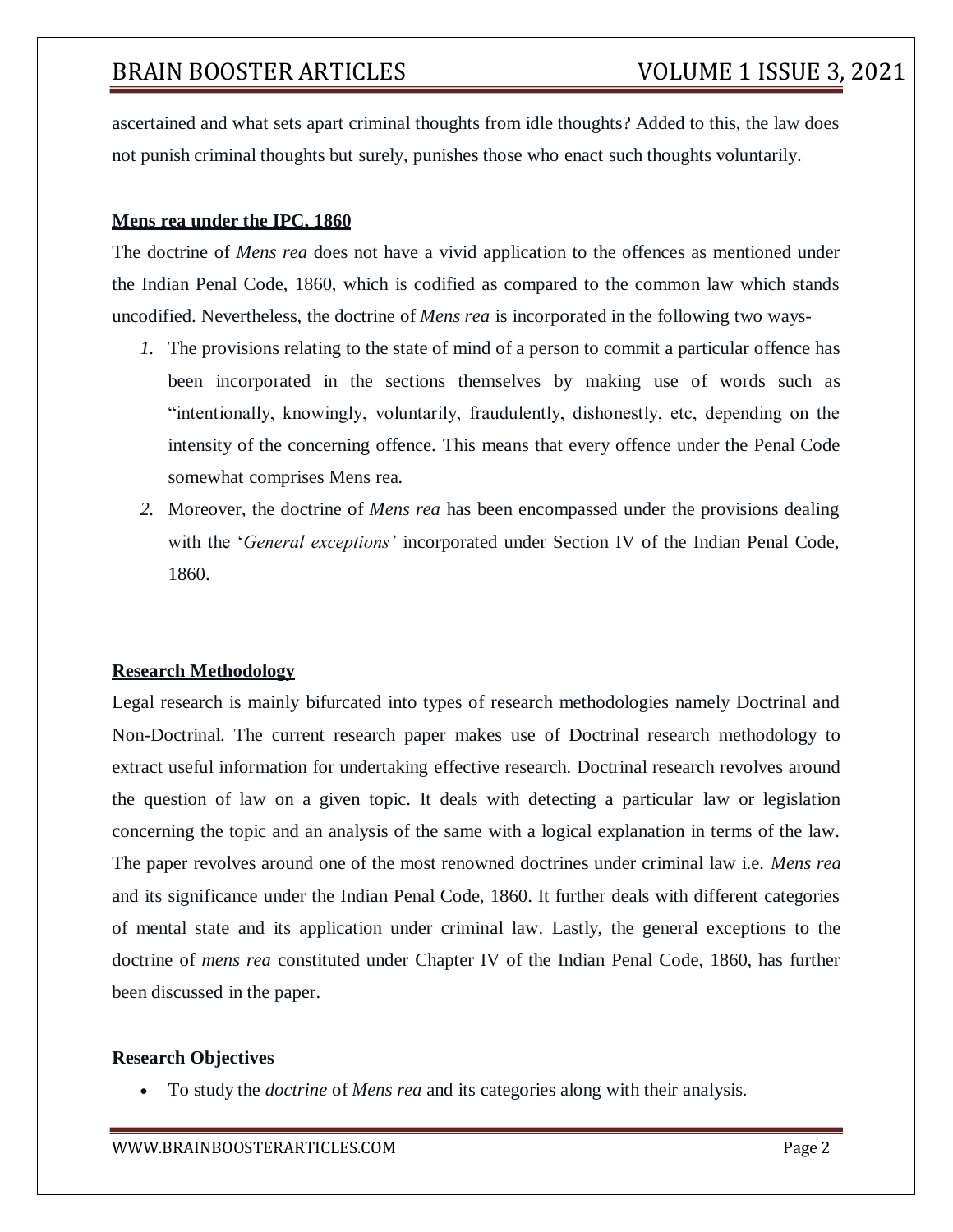- To critically analyse the existence of *mens rea* and its significance under the Indian Penal Code, 1860 along with relevant case laws.
- To study the scope of general exceptions for *mens rea* mentioned under Chapter IV of the Indian Penal Code, 1860.

## **Research Questions**

The current research paper aims at finding answers to the following questions -

Q1) Why is *mens rea* a necessary element to constitute a criminal offence?

Q2) What importance does *mens rea* hold and why is it relevant under the Indian Penal Code, 1860?

Q3) When are the several defences against *mens rea* and its implication under the Indian Penal Code, 1860?

## **Literature Review**

The research paper involves data compiled from various sources relating to the given topic - The primary source of information includes data from the Indian Penal Code, 1860 which covers the substantive aspect of criminal laws in India. Sections 96-106 of the IPC elucidate on the General exceptions related to the Right of Private Defence which play an important role in the structuring of the current research paper. Moreover, the Code also provides sufficient information on *Mens rea* and its existence and importance in the IPC. The second most important piece of work referred to was the 'Textbook on Indian Penal Code" written by K.D.Gaur. The author puts forward a comprehensive and in-depth study of the Indian Penal Code with the help of several illustrations and case laws. The author presents a vivid picture of the doctrine of *Mens rea* and its origin. He also explains the maxim associated with it in a quite simple manner. Another source referred to was a paper written by Arshdeep Ghuman titled 'Elements of Crime' that aims at explaining the different ingredients necessary to constitute a crime. The author also explains the importance of *mens rea* during the conviction of a person for committing a criminal offence. Moreover, a detailed analysis of the judicial interpretation of the elements of the crime is also presented by the author in the abovementioned paper. The article titled '*Mens rea:* Mental element in Crime' written by Rajni Negi talks about the origin of *mens rea* and how the principle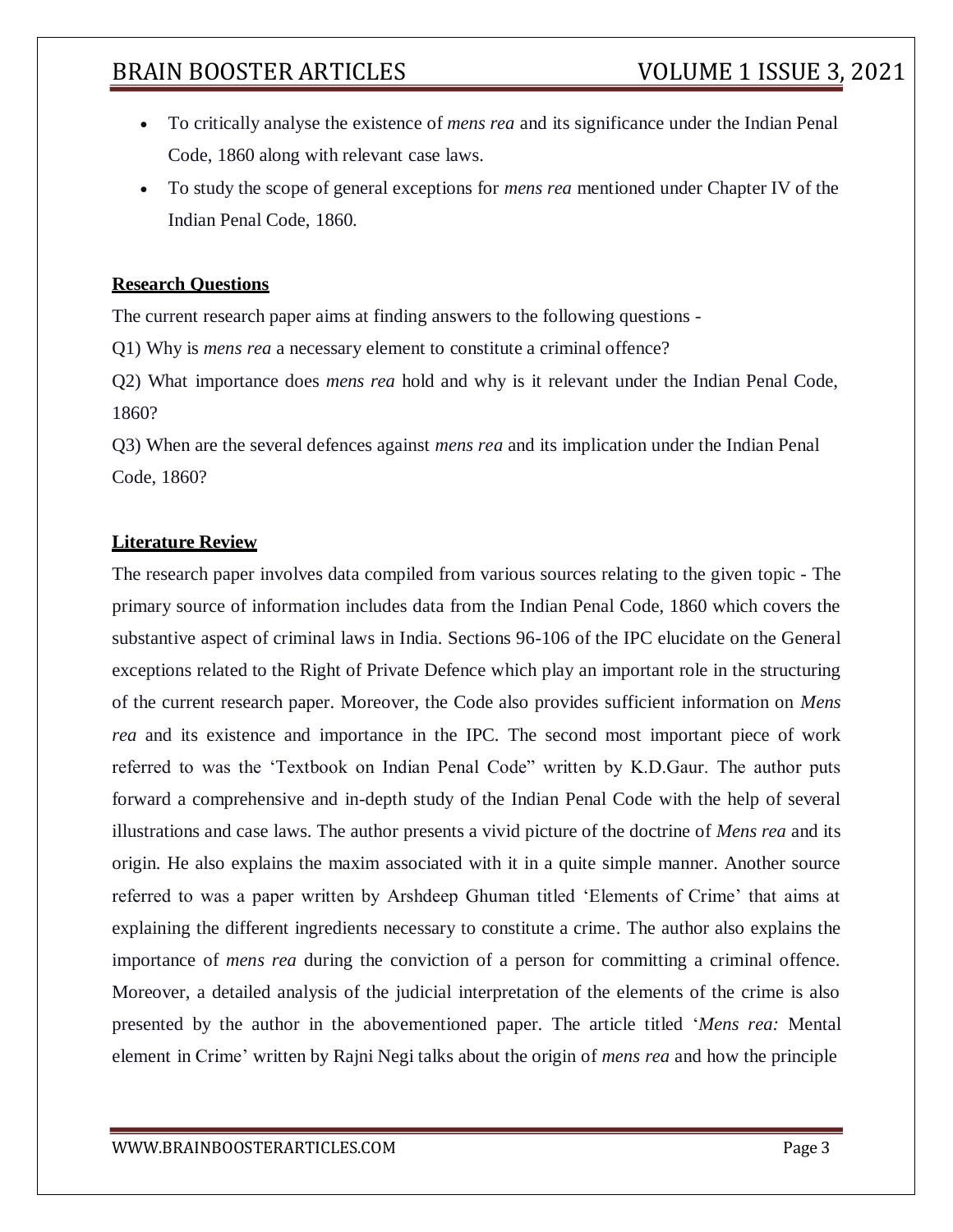has evolved over some time. Moreover, the article talks about the incorporation of *Mens rea* in the Indian Penal Code, 1860 and certain terms which mark its existence in the said statute.

Another article titled 'Section 25 IPC–Fraudulently 'written by Muskan Guptaaimsat explains the term 'Fraudulently'. The term is defined under Section 25 of the code and further, the author provides a detailed explanation of the term 'intention to defraud' which plays a key role in the conviction of the accused. The essential elements of fraud have been further explained in the article. The author also provides a brief explanation of the term 'dishonestly' along with explaining the differences and similarities between the two terms.

### **Mens rea***:* **A defendant's mental state**

*Mens rea* in a general sense refers to a guilty mental state, which either might be constituted with intention or knowledge or otherwise, and the absence of which is a particular scenario negates the intention of a crime. Therefore, no act *per se* is considered to be a criminal act, unless and until the doer of such an act does the act with a guilty mind. The intention does not necessarily include the intention to do any act prohibited by common law or some other statutory law, but it may also belong to one of the two classes. The first being, to do any act which in itself is wrong, standing apart from the positive law, or, it might be an act that is prohibited by statutes and in the common law. However, there is a possibility that the two might co-exist concerning the same deed. In common parlance, "intention" refers to the basis or the inclination behind bringing about a foreseen result and that repercussions are bound to follow due to certain conduct of the person. In the words of Lord Atkin, '*a man is presumed to intend the necessary or the natural and probable consequences of his act; and this presumption will prevail, unless from the consideration of all the evidence, the Court entertains a reasonable doubt whether such intention existed or not.'* For instance, if a man abandons his one-month-old child into some unknown and unsafe place, who ultimately dies, then in such a case, it is apparent that the consequences for doing the act were known to him and therefore, he intended doing such an act. Thus, the man will be held liable. On the other hand, if X, while shooting a tiger, shoots B, who was concealed from A's view, and causes injury to B, then in such a case, A cannot be held liable for causing harm to B. This is because, A did not foresee the bullet hitting B and therefore, it was entirely an act of accident.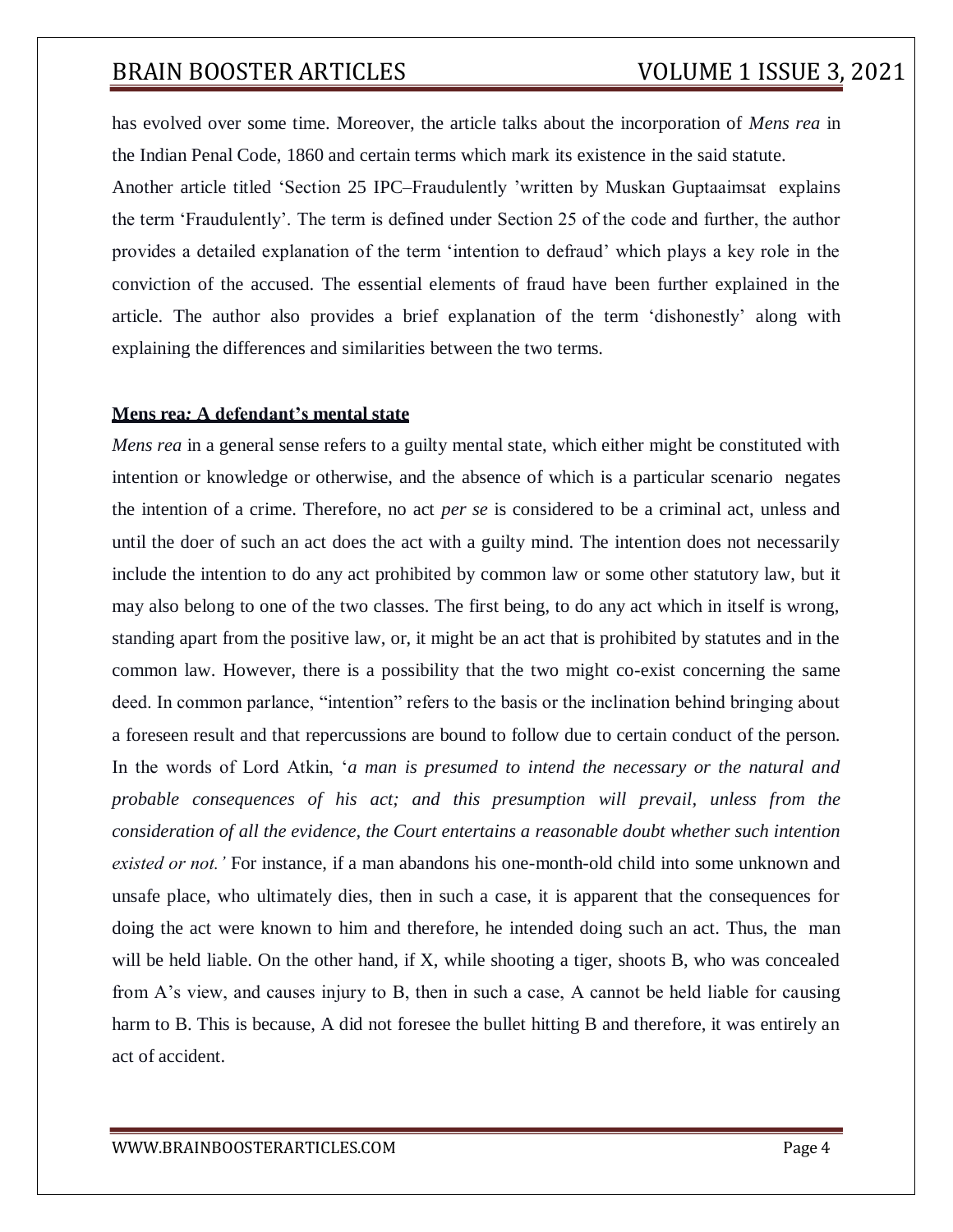To examine *Mens rea,* the following two tests were evolved in the due course of time: *firstly,* whether or not the act in question was a voluntary act of the accused and, *Secondly,* whether the accused had foreseen the consequences and the result of such an  $act<sup>1</sup>$ . Nevertheless, a uniform sort of mental state is not ought to be present as an essential for all crimes. *Mens rea* takes into account different colors under different circumstances<sup>2</sup>. A wrongful intent for a particular type of offence may or may not be the same for another type.

## **An overview of Mental State**

The state of mind of the defendant in *Mens rea* is divided into three categories. Apart from this, there exists a separate category of crime in, the element of *Mens rea* is not needed known as strict liability crimes. The former is comprised of the following-

- 1. General Intent–general intent simply requires the defendant to have an intention to commit a wrongful act. It comes into the picture when the wrongful act of a person is reasonably expected to take place arising from the voluntary act of the accused without any sort of specific intent by the wrong-doer. Crimes involving general intent are as follows
	- a) Rape
	- b) Battery
	- c) False Imprisonment
	- d) Kidnapping
- 2. Specific Intent it refers to a special state of mind which is above and beyond the mental state which is needed concerning *Actus reus<sup>3</sup> .* In other words, the defendant must desire a specific result out of the illegal act and therefore, the prosecution must present specific proof to establish and satisfy this element. Specific intent crimes involve
	- a) Attempt
	- b) Assault
	- c) Conspiracy

<sup>&</sup>lt;sup>1</sup> Hall Jerome, General principles of Criminal Law, 2nd Edn., (1960), pp. 70-77.

<sup>2</sup> Sayre, *Mens rea,* (1932), Harvard LR, p. 974

<sup>3</sup> *People v. Hood*, 462 P.2d 370, 378 (Cal. 1969)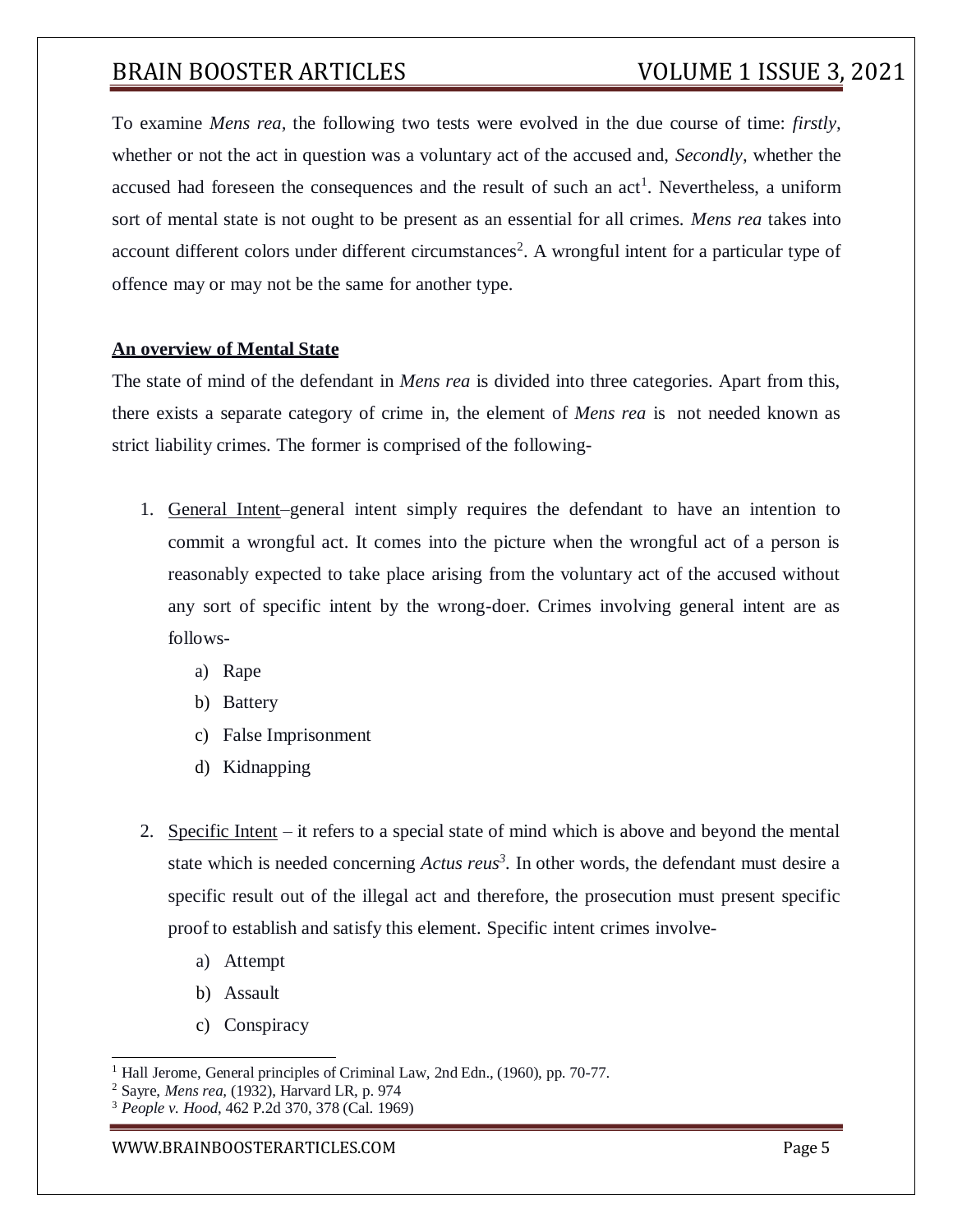- d) Burglary
- 3. Criminal Negligence/Recklessness certain crimes require neither general intent nor any sort of specific intent. A prosecutor can seek conviction by establishing that the defendant acted recklessly or negligently. Recklessness s a more serious crime as compared to negligence.Thestandardsandchargesforbothvaryfromstatetostate.The conviction for recklessness can be illustrated in cases involving drag racing. The accused was convicted for illegal drag racing above the speed of forty miles per hour speed limit which as a result, led to negligent homicide. The court was of the view that "drag racing at such a speed exhibited such disregard for the interest of others as to amount to a gross deviation below the standard of care expected of a reasonably careful man."

## **Strict Liability**

This is another segment of crimes that do not require the element of *Mens rea* to prove the guilt of a person. Strict liability crimes are also called 'Public Welfare Offences'. In such cases, the defendant is held liable simply because he committed such a crime. The laws relating to strict liability crimes are quite stringent and are meant to safeguard a certain class of people from undertaking certain kinds of conduct<sup>4</sup>. Strict liability crimes involve-

- 1. Statutory rape
- 2. Bigamy
- 3. Selling liquor to minors

The question of whether or not a crime comes under the purview of a strict liability crime is determined by the state legislature.

## **Presence of Mens rea under the Indian Penal Code, 1860**

Although the word *Mens rea* is not mentioned under the Indian Penal Code, 1860, certain words still mark the existence of the term '*Mens rea'* in the above-mentioned statute. The words include the following–

<sup>4</sup> *People v. Travers*, 124 Cal. Rptr. 728, 730 (1975)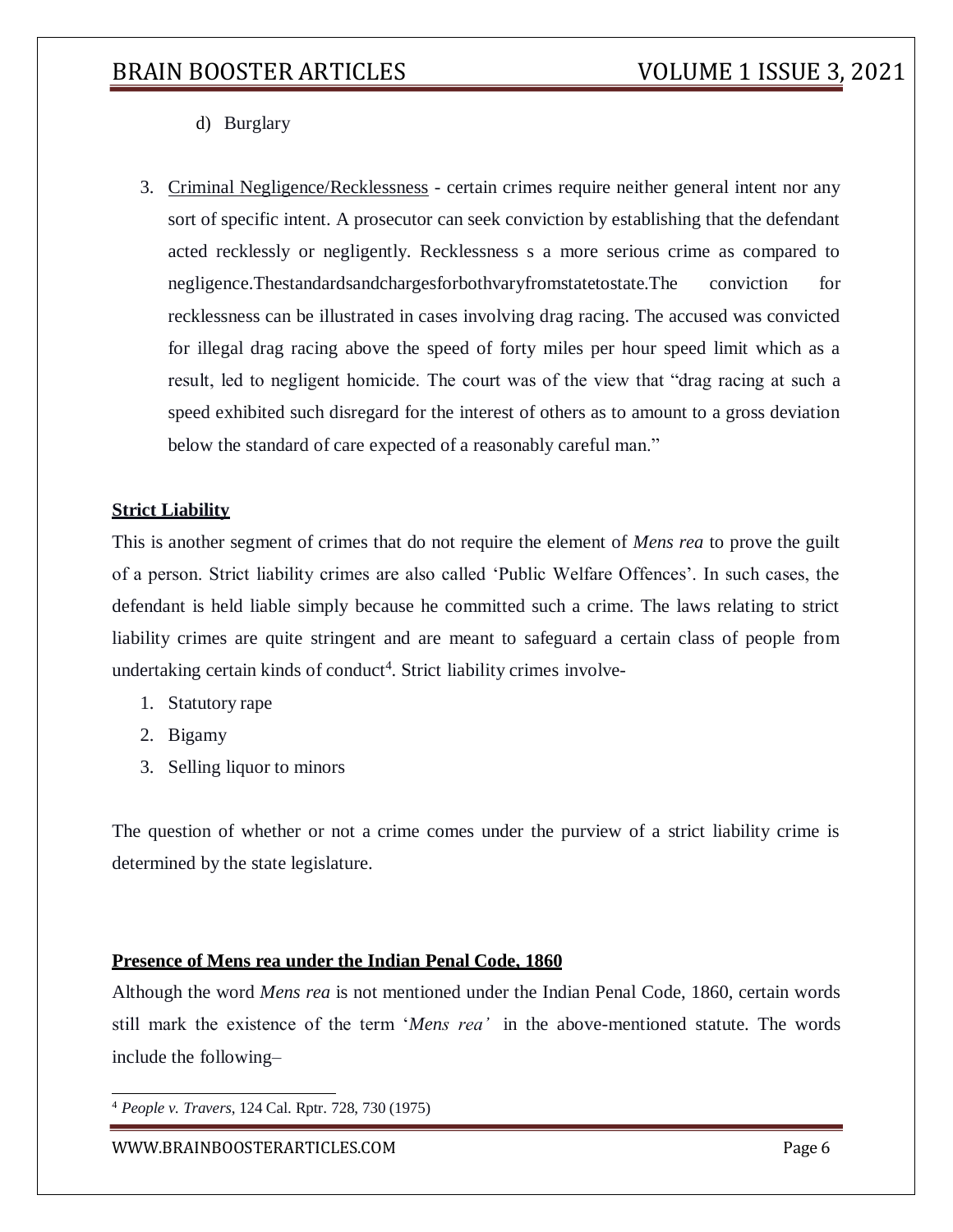1. Fraudulently – in a general sense, fraud refers to the intentional falsification concerning the material fact of a thing. Section 25 of the Indian Penal Code, 1860 states, *"A person is said to do a thing fraudulently if he does that thing with the intent to defraud but not otherwise."* In other words, the offence of fraud cannot take place without an intention to defraud. Moreover, the offence of fraud can be pulled off in three ways-

- By deprivation of the rights of a person by either procuring something using deception or, by taking something without the owner's awareness or consent.
- By unlawfully holding on to something due for another person or stopping someone from detaining something that can be lawfully claimed by him.
- By unlawfully restraining or defeating another's right to property.

## Essentials of fraud

- Deception or an intent to deceive; secrecy.
- Actual or possible injury or an intention to expose another person to actual injury or the risk of possible injury; using deception or secrecy.

In the case of Queen-Empress v. Soshi Bhushan,<sup>5</sup> the accused applied for admission to Benaras University in LL.B. final year. He stated that he had completed his previous study from the Lucknow Canning University and was, therefore, asked to produce a certification of having passed the examination for previous years. The accused produced a forged certificate and was liable for acting 'fraudulently'.

In the case of <u>Dr. Vimla v. Delhi Administration</u>,<sup>6</sup> the former was held liable for deceit. She portrayed herself to be Nalini and signed all the necessary documents required by the insurance company in that name. However, there was no advantage or non-economic loss or injury faced by the insurance company. In this case, the accused was not held liable for forgery under section467 and 468 of the IPC, 1860. This is because there was no injury or any sort of advantage to the accused. However, Dr. Vimla was held liable for committing the offence of fraud. The Supreme Court of India was of the view that the term 'defraud' is composed of two elements i.e. "deceit" and "injury" to the deceived person. Thus, even in the rarest of cases, if the

<sup>5</sup> ('93) ILR 15 All 210,1893 All WN 96

<sup>6</sup> AIR 1963 SC 1572: 1963 Supp (1) CR 585: (1963) 2 Cr LJ 434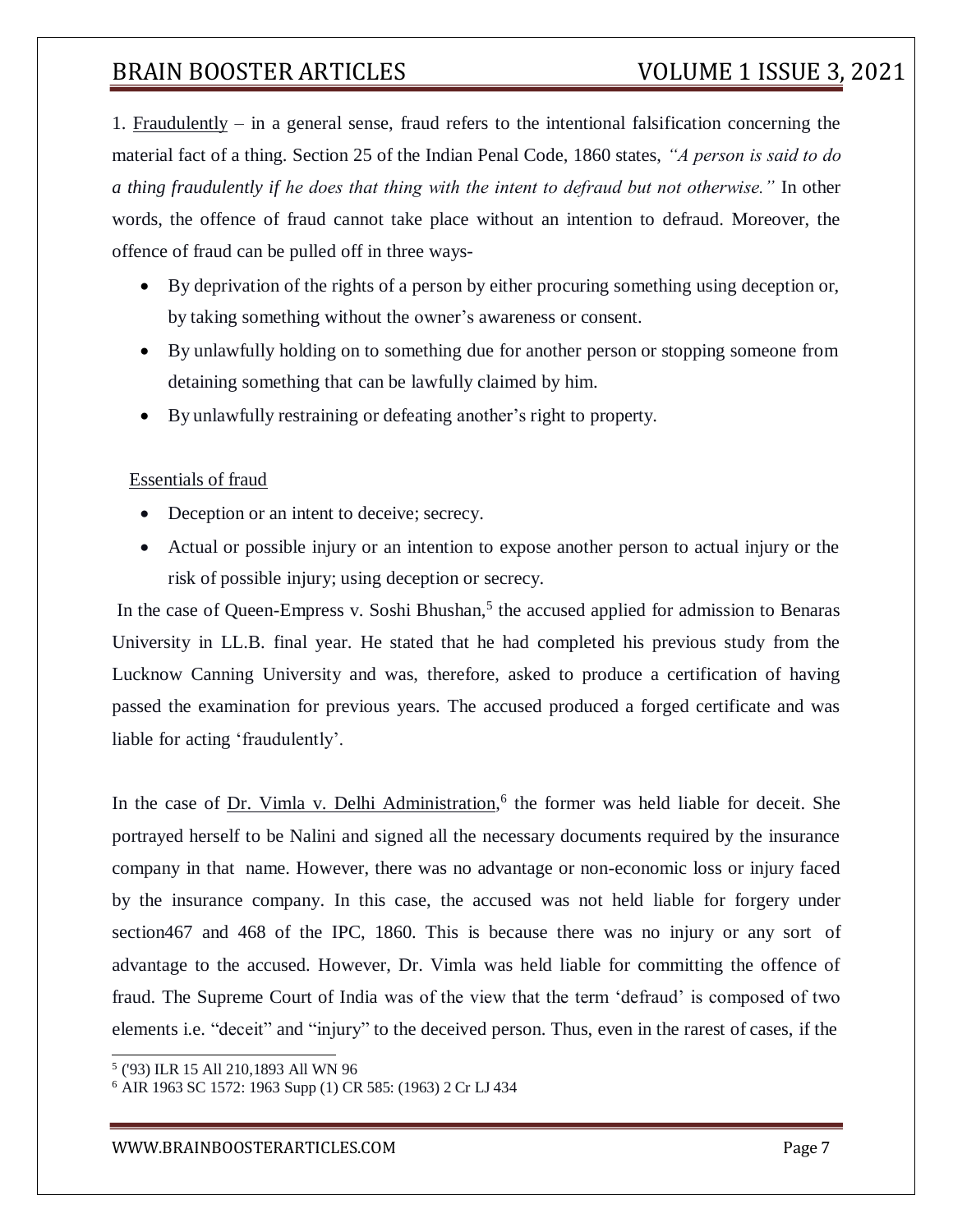deceiver is gaining some sort of benefit without any corresponding loss to the person deceived, the latter will be satisfied. The word "fraudulently" is mentioned under several sections of the Indian Penal Code, 1860, *viz..,* offences against "public justice (section 206-210)" or, offences concerned with "coins and Government stamps (section 246 & 247)" or, offences involving "weights and measures (section 264 & 265)etc.

2. Dishonestly – in simple words, dishonestly refers to 'untrustworthy, shameful, deceitful, or characterized by the lack of truth and honesty. 'Section 24 of the Indian Penal Code, 1860 describes 'dishonestly' as, "Whoever does anything intending to cause wrongful gain to one person or wrongful loss to another, is said to do that thing dishonestly."

Illustration– If 'A' is entitled to the possession of property from 'B' and the latter sues the former for outstanding rent, the basis of which is aren't noted, therefore, 'A' is said to act dishonestly as he is causing a wrongful gain to himself. In the case of Krishan Kumar v. Union of India,<sup>7</sup> the court held that an unlawful gain involves "wrongful retention" and unlawful loss involves "being kept out of the property in addition to, being wrongfully deprived of the property." Thus, whenever something passes onto the hands of the servant, he will be held liable for misappropriating any such thing under every circumstance which depicts the malicious intent to deprive the master of it.

\*There are certain sections in the Indian Penal Code, 1860, wherein, the words 'fraudulently' and 'dishonestly' have collectively been used. The "sections are 209, 246, 247, 415, 421, 422, 423, 424, 464, 471 and 496."

3. Voluntarily - the word 'voluntarily' commonly means 'any act done with one's free will and without any sort of force or compulsion'. Section 39 of the Indian Penal Code, 1860 defines the word 'voluntarily' as, "A person is said to cause an effect voluntarily when he causes it by means which, at the time of employing those means, he knew or had reason to believe to be likely to cause it. "The section takes into consideration "knowledge" and "the reasonable grounds of belief", apart from intention. Therefore, offending voluntarily involves-

(a) "With the intention to cause the effect.

<sup>7</sup> 1959 AIR 1390, 1960 SCR (1) 452

#### [WWW.BRAINBOOSTERARTICLES.COM](http://www.brainboosterarticles.com/) Page 8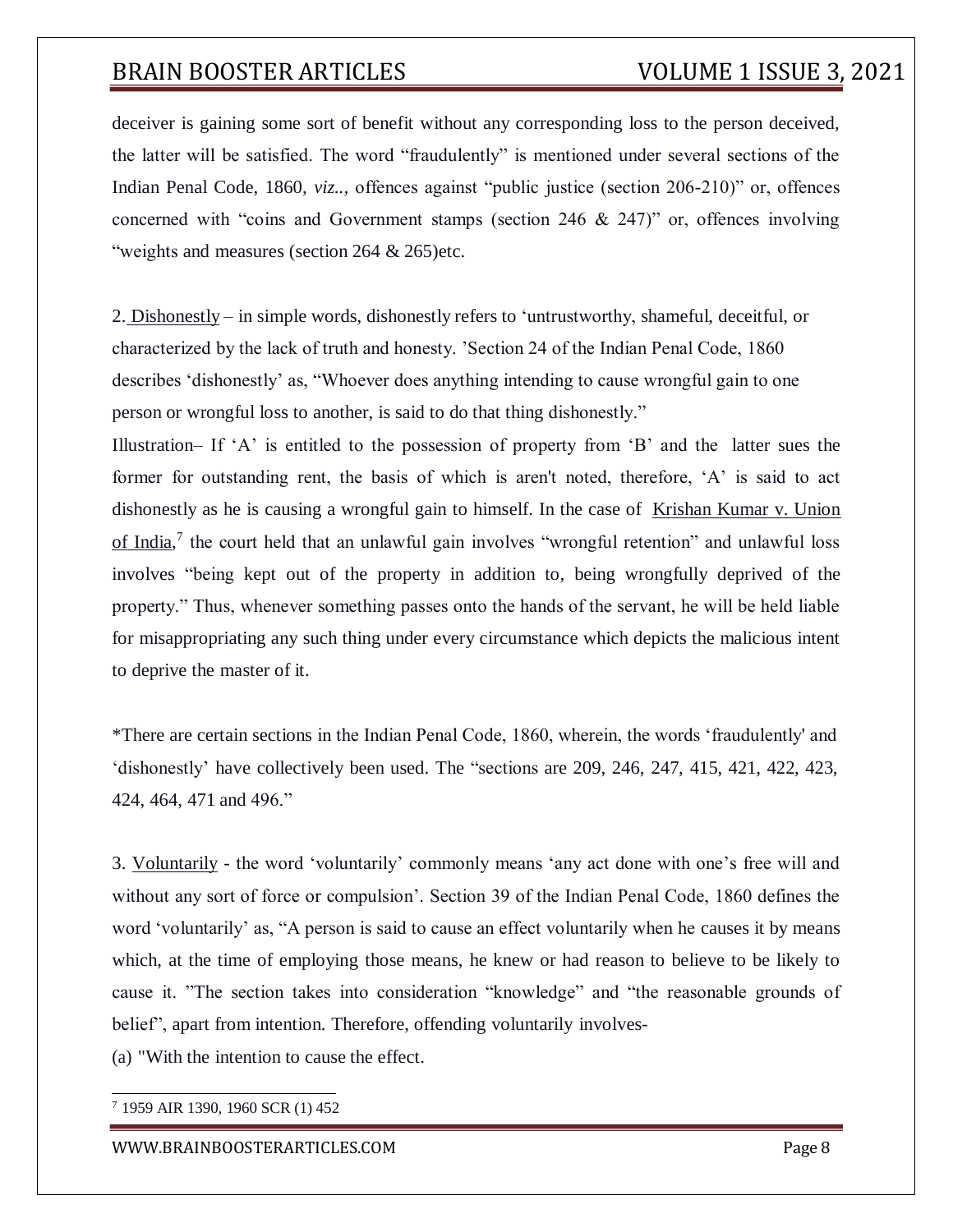(b) With the knowledge of the likelihood of causing the effect.

(c) having reason to believe that the effect is likely to be caused."

In the case of **Emperor v. Raghu Nath Rai**,<sup>8</sup> a Hindu stole a calf from a Mohemmedon's house to protect it from slaughter. Here, the court held the accused guilty of theft and rioting irrespective of his pure motive of saving the calf from slaughter.

## **General Exceptions**

As a general rule, a sane person is expected to know the nature of a particular act along with its consequences and therefore, is held responsible for the same. Nevertheless, there are certain exceptions to this rule, wherein a person may be exempted from any sort of criminal liability by holding a prestigious position and a high status such as the representative of a State or UN organization. However, others may be exempted from owing up to any sort of criminal liability due to the absence of the requisite *Mens rea* necessary for the commission of a particular crime. The makers of the Indian Penal Code, 1860 have thus, compiled all the cases relating to exceptions into one Chapter of the code i.e. Chapter IV (Sections 76-106) to prevent its repetition in every penal clause leading to several limitations. The chapter provides an extensive scope concerning the general exceptions. It not only takes into account the offences covered under the Penal Code but also includes the offences covered under the special and local laws in addition to, Section 40 of the Code. Chapter IV is inclusive of 31 sections which may be grouped under eight different heads, which are further compressed under the following two heads -

- Excusable Exceptions–here, the requisite *Mens rea* for a particular offence may be lacking either, because of a *bona fide* mistake concerning the existence of the fact (Section 76, 79), or if the act may be accidental (Section 80), or due to infancy (Section 82, 83), or insanity (Section 84), or intoxication (Sections 85-86) and therefore, the doer is not to be held responsible for his Act.
- Justifiable Exceptions under such exceptions, the committed offences call for a legal justification either by the reason of the offence being committed by a judge under the supervision of law (Section 77), or through the orders of the court (Section 78), or to prevent further damage to a person or property under necessary circumstances (Section

<sup>8</sup> (1892) 15 All 22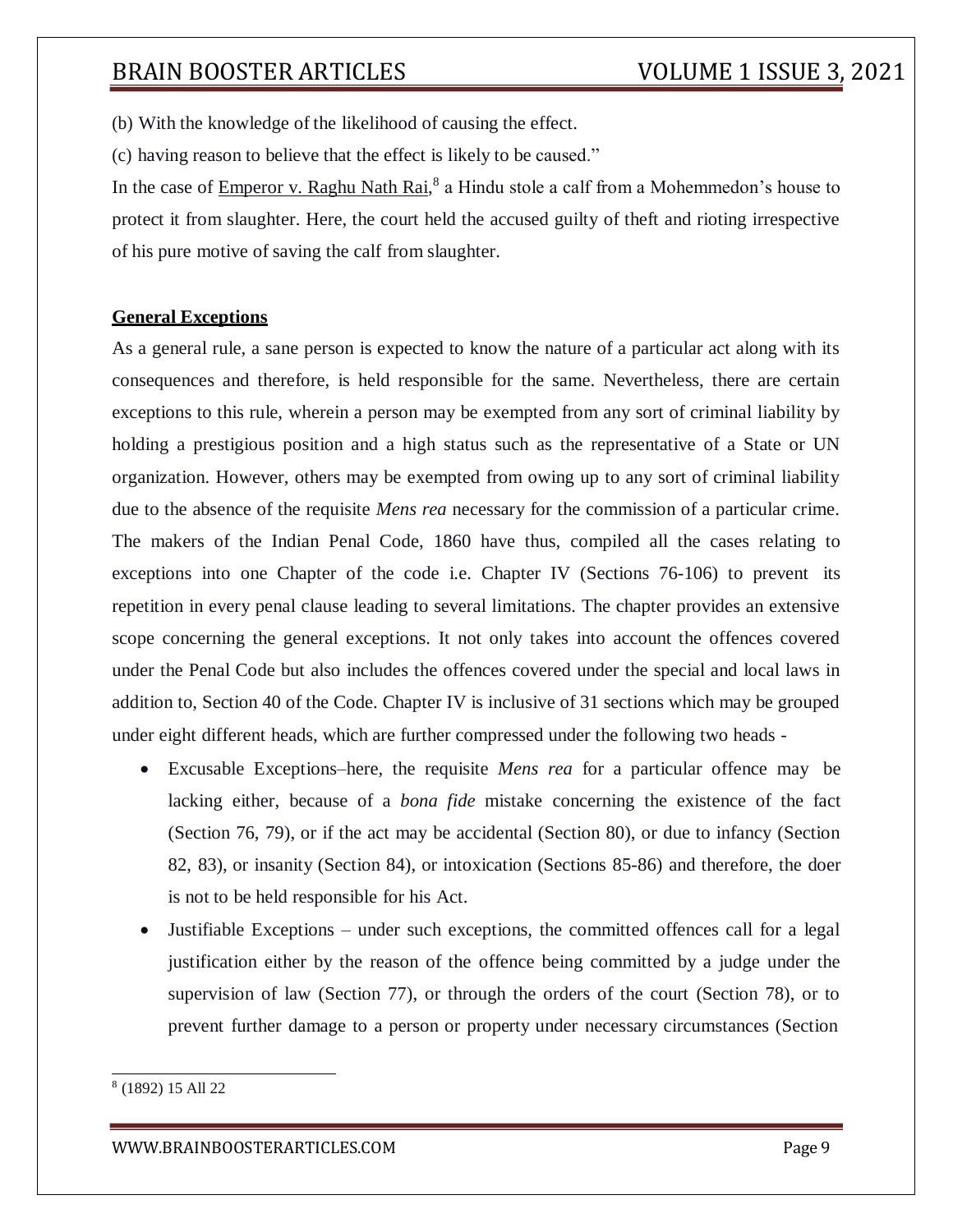81), or if the act was consensual (Section 87-89, 92), or when the harm is near to causing death or grievous injury, or by force/ coercion(Section 94), or to exercise the right of private defence (Sections 96-106), or if the nature of the act trivial (Section 95). In the above mentioned scenarios, the law would not take note of it and hence, there will not be any sort of criminal liability imposed on the accused.

## **CONCLUSION**

Criminal law is primarily associated with outcomes emerging from a certain kind of human conduct. The ancient Latin maxim '*Actus non-facit reum, nisi mens sit rea'* remains unquestioned till date as a proclamation of a common principle which states that no person can be convicted of a crime until and unless, both the requirements '*actus reus'* and '*mens rea'* are established in the committed crime. The burden of proof lies on the prosecutor and he must prove every element of a crime involving a criminal liability 'beyond reasonable doubt' to reflect the ordinary structure of criminal law. The abovementioned doctrines (*actus reus & mens rea),* distinguished from each other, are considered to be the two discrete elements of a crime. *Mens rea* is a broad concept and exists in several forms, depending upon the nature of the crime. And thus, the existence of several levels of *mens rea* such as"negligence, recklessness, knowledge, and purpose. "Based on these levels, the court takes into consideration the extent of criminal intent to convict a person for an offence. To undertake one's conviction, there exist different statutory provisions along with their object. The importance of *mens rea* in the Indian Penal Code, 1860 is associated with social and welfare statutes. The laws in force are enacted for the greater good of society. Questioning the existence of *mens rea* to punish the offenders for violating such enactments, may affect the ultimate goal of such Acts, or might as well defeat the object for its enactment.

## **References**

- 1. The Indian Penal Code,1860
- 2. K D Gaur: *Textbook on Indian Penal Code,* Sixth Edition, 2016, Reprint2018